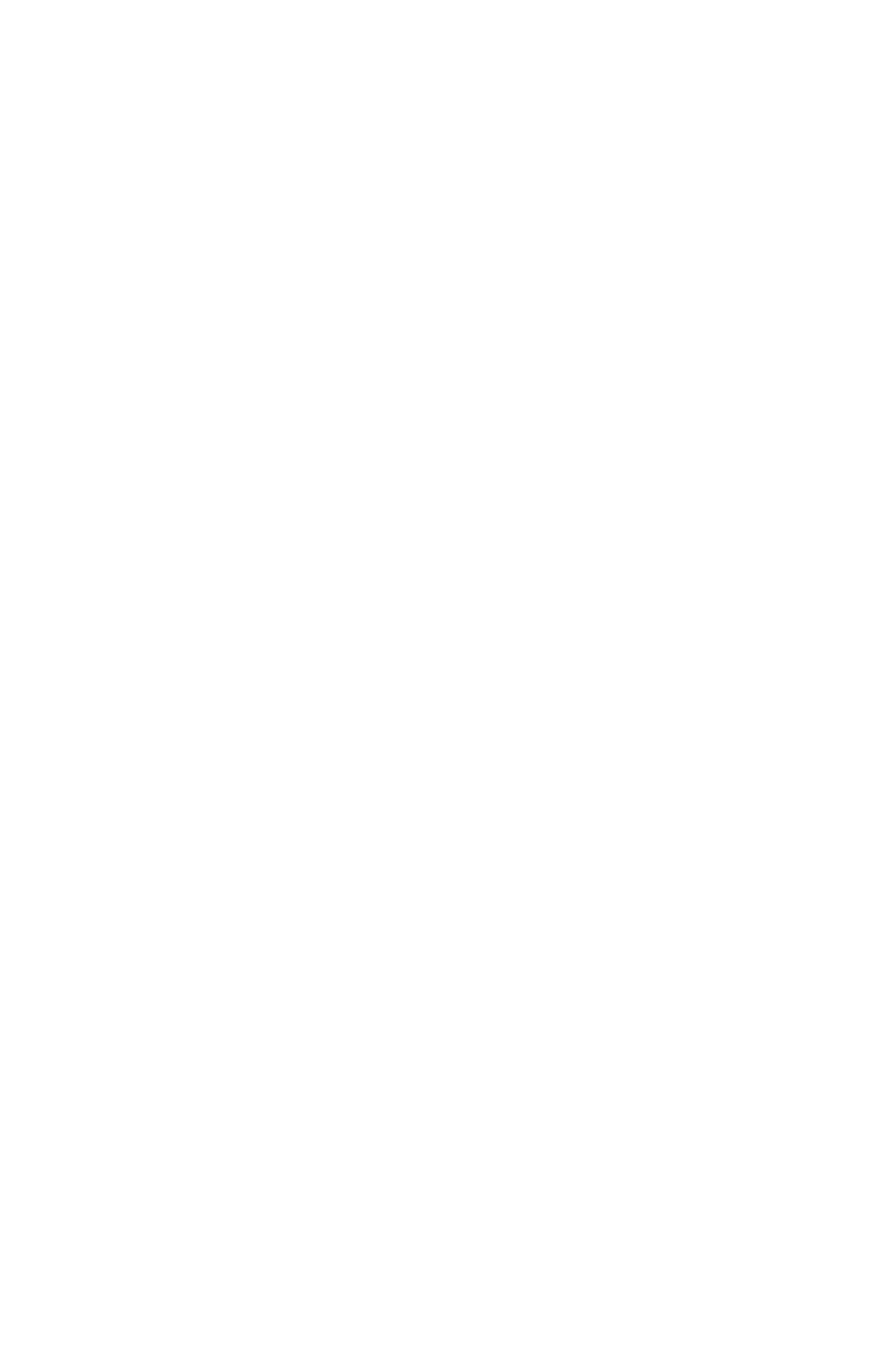# **ACKNOWLEDGEMENTS**

Practicing dentists, technicians, and educators expressed a need for an easy to use, yet extremely accurate, articulator system offering interchangeability of articulated casts, intuitive features, and an intelligent ergonomic design.

The new Denar® Mark 300 series went through many rounds of laboratory testing to ensure interchangeability within 20 microns. Several dentists also spent valuable time putting this articulator through excursive movements to ensure highly precise simulations of the patient's mandibular motions.

Many thanks for the advice and support from current users of Denar® instrumentation enabling us to develop an articulation system based on simplicity, accuracy, and stability.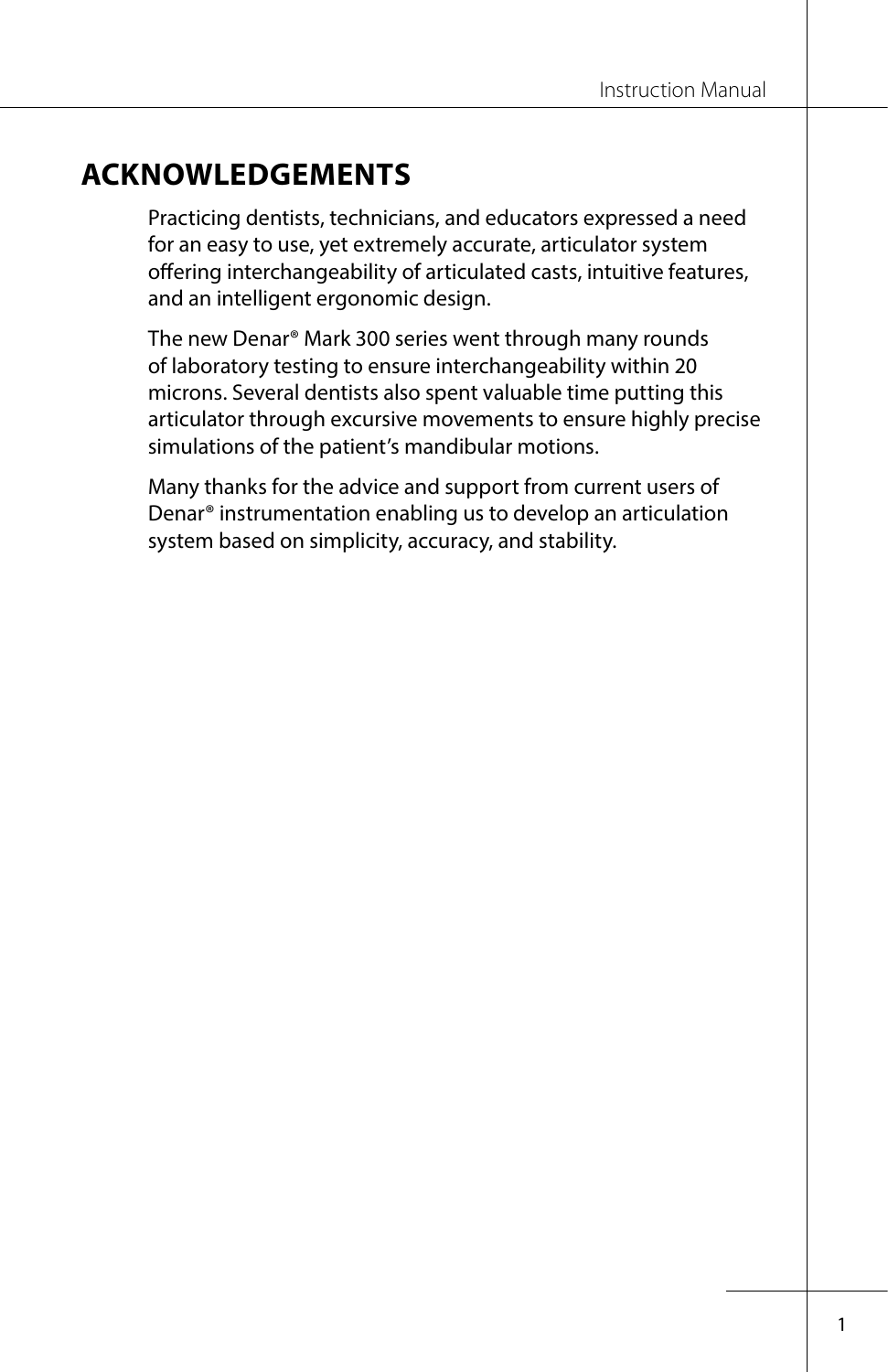# **TABLE OF CONTENTS**

### **IMPORTANT:**

Your Denar® Mark 300 Series Articulator is a precision instrument manufactured to precise tolerances and designed to give you years of trouble-free service. Like all precision instruments, it must be handled carefully to avoid damage. When transporting the articulator, always remove the upper member from the lower member and store separately in the instrument case.

Please check online at **www.whipmix.com** for the most current instructions and parts list.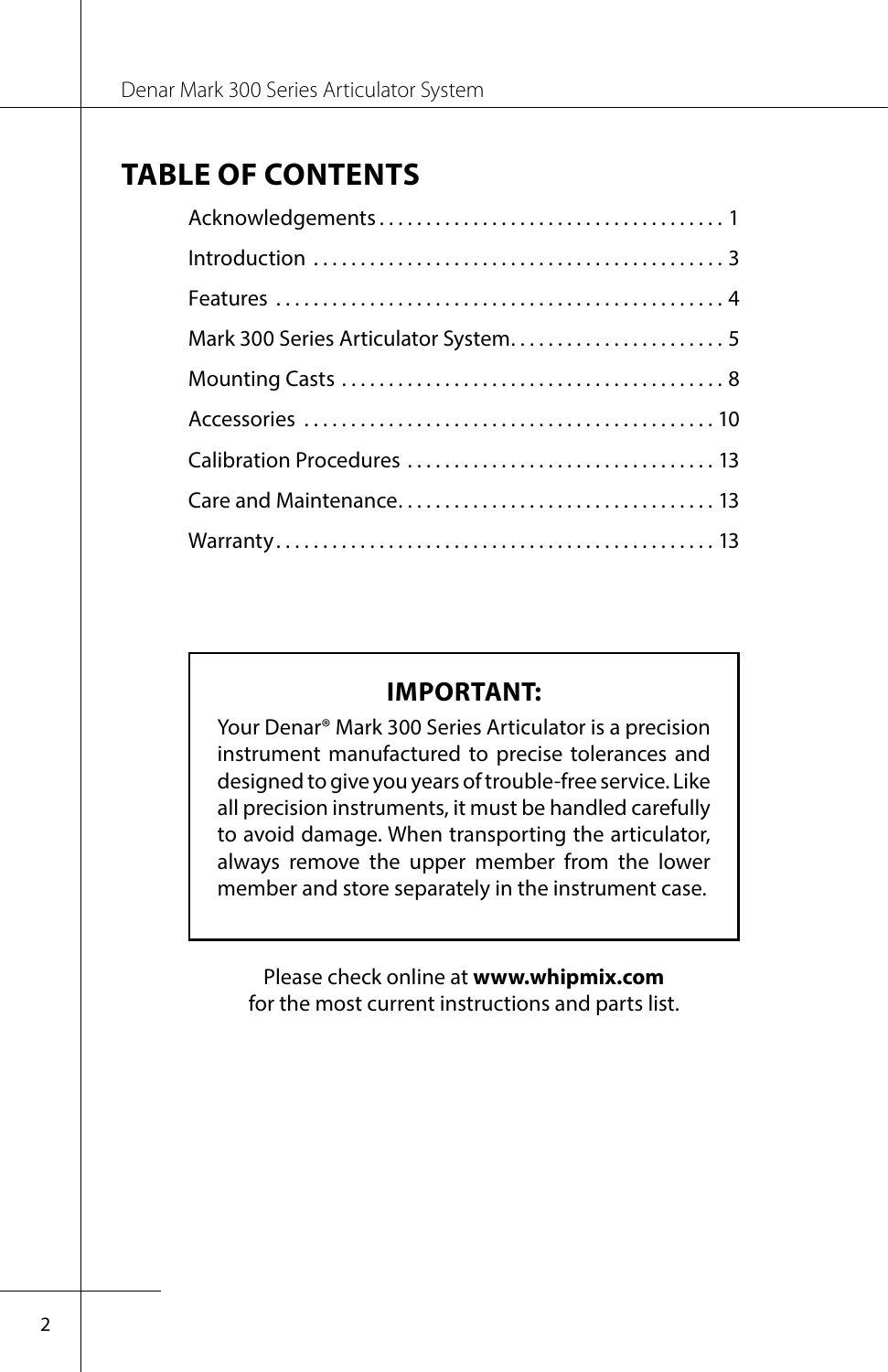# **INTRODUCTION**

### **Who Should Use the Denar® Mark 300 System**

#### *Doctors Who Want:*

- To mount casts quickly and easily on a semi-adjustable instrument that accurately reproduces mandibular movements.
- Confidence in creating repeatable movements when casts are mounted on another Mark 300 Series articulator.
- A complete system for determining the maximum accuracy of fit in developing well-functioning restorations.
- To produce restorations by means of checkbite records and/or the functionally generated path (FGP) techniques.
- A semi-adjustable articulator with adjustment capabilities for protrusive condylar inclination, progressive side shift, and immediate side shift.
- Casts mounted on a very rigid articulator in the position of maximum intercuspation.

#### *Technicians Who Want:*

- A practical, rigid, and easy to use articulator.
- To efficiently produce restorations that require fewer remakes.
- To receive mounted casts.
- Quality workmanship providing tightened tolerances and durable finishes.
- Ability to accurately replicate patient movements.

#### *Educators Who Want:*

- An economically priced articulator and facebow for student issue without violating sound anatomical principles.
- Occlusal instruments that fulfill the needs of all restorative departments.
- To avoid the need for the student to have a separate articulator for each restoration under construction.

#### *Students Who Want:*

- To study Occlusion and the movement of the temporomandibular joint.
- An instrument with intelligent modular design and ergonomic features.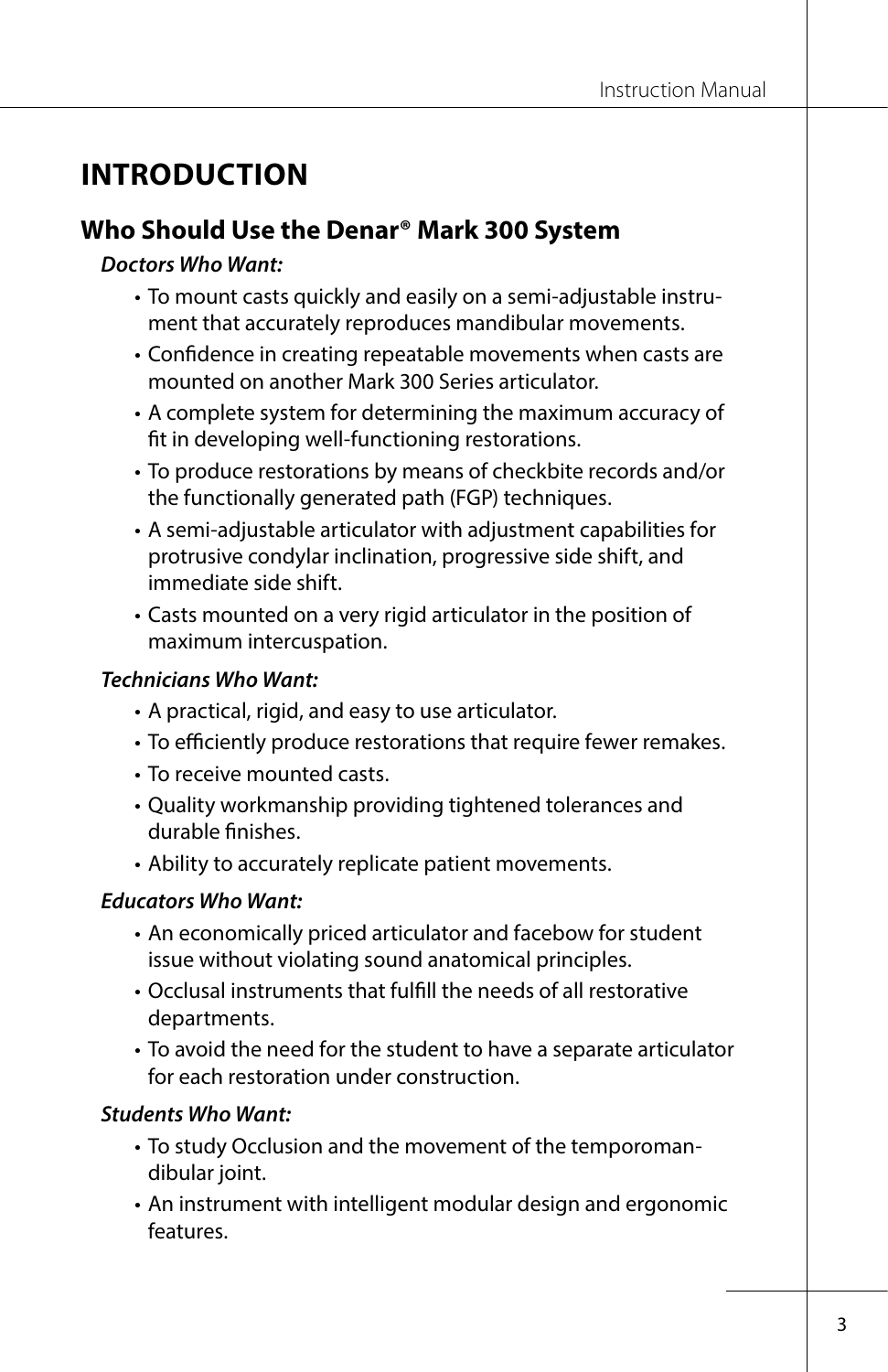### **THE NEW DENAR® MARK 300 ARTICULATOR SYSTEM FEATURES:**

Protrusive Condylar Inclination:

**Model 330 Model 320** adjustable 0 – 60 degrees, **Model 310** fixed at 25 degrees.

Progressive Side Shift:

**Model 330** adjustable 0 – 15 degrees **Model 320 Model 310** fixed at 15 degrees.

Immediate Side Shift:

**Model 330** adjustable 0 – 2 mm. **Model 320 Model 310** fixed.

Elastic Retainers hold upper and lower members together and assist in smooth operation of lateral excursions.

Positive centric latch allows the upper and lower members to be separated or positively locked together in centric relation in both open and closed positions.

Stable in 3 positions.

Built-in magnetic mounting system.

Durable anodized finish on all mechanical parts.

Easy to clean powder coating on all mounting surfaces.

All adjustments secured by finger screws; no tools needed.

#### **LabRelator:**

For mounting only. Non-removeable upper member does not allow excursive movements.

Interchangeable with all Mark 300 series articulators.

Smaller in size for easy handling.

Durable anodized finish for easy cleaning.



**Model 330**







**LabRelator**

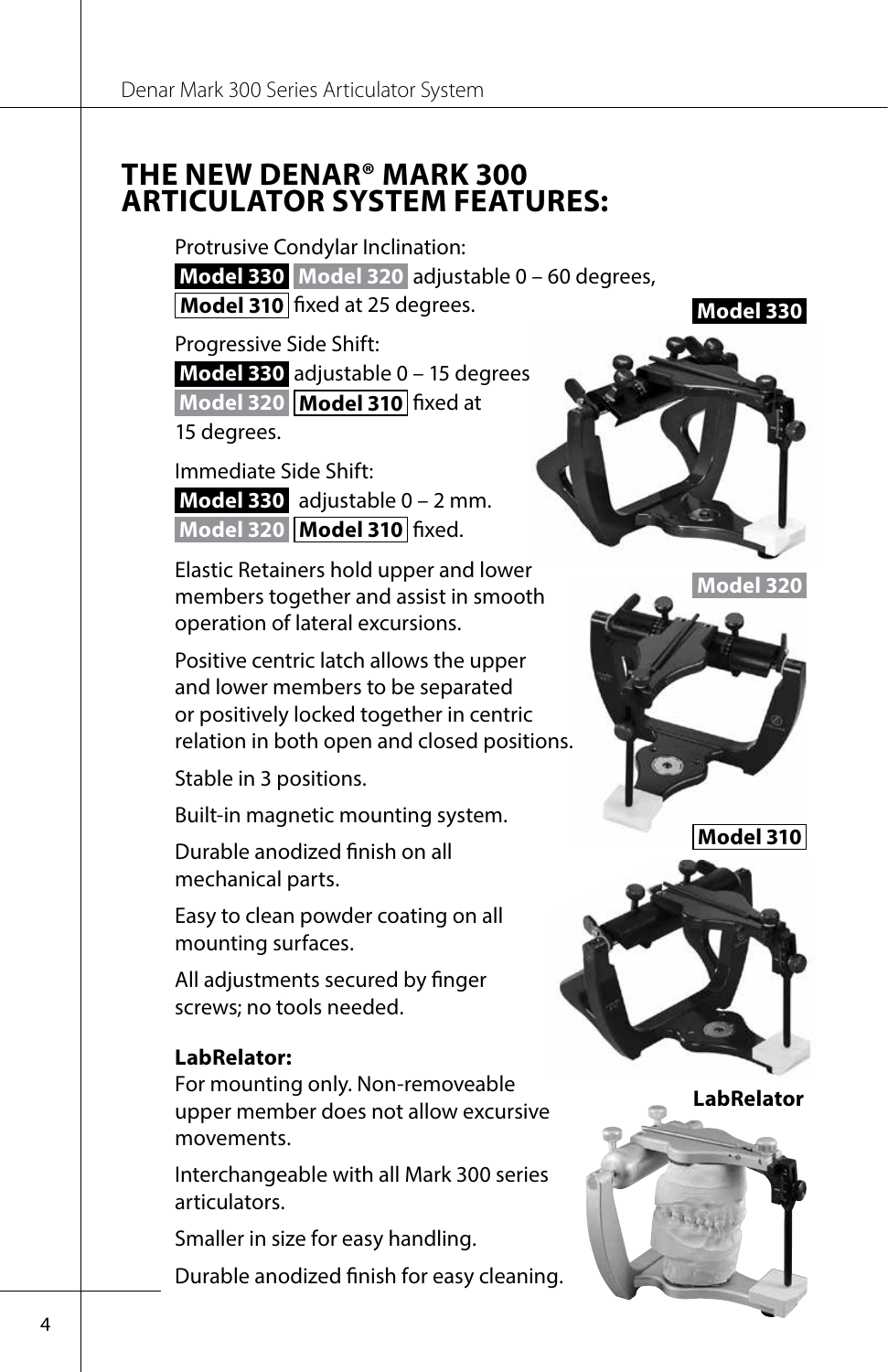# **MARK 300 ARTICULATOR SYSTEM**

# **Articulator Manipulations**

To attach the incisal pin, thread the top thumbscrew into the opening on the front of the upper member until it slides back as far as it will go. Tighten the top thumbscrew (figure 1).

To assemble the articulator, hold the upper member approximately parallel to the lower member and simply place it on the lower member.

# **Centric Latch Operation**

When the articulator is closed it can be locked in the centric position by pushing the centric latch to the down position (figure 2).

# **Support Pin**

The built in support pin allows the upper member of the articulator to stand completely open while the articulator is setting flat (figure 3). To ensure the support pin remains in position, use the red lock pin to hold the lifted support pin in place. With the articulator facing you, lift the support pin and push the lock pin to the right (black o-ring exposed) to lock in place (figure 4). To lower the support pin, first push the lock pin to the left.







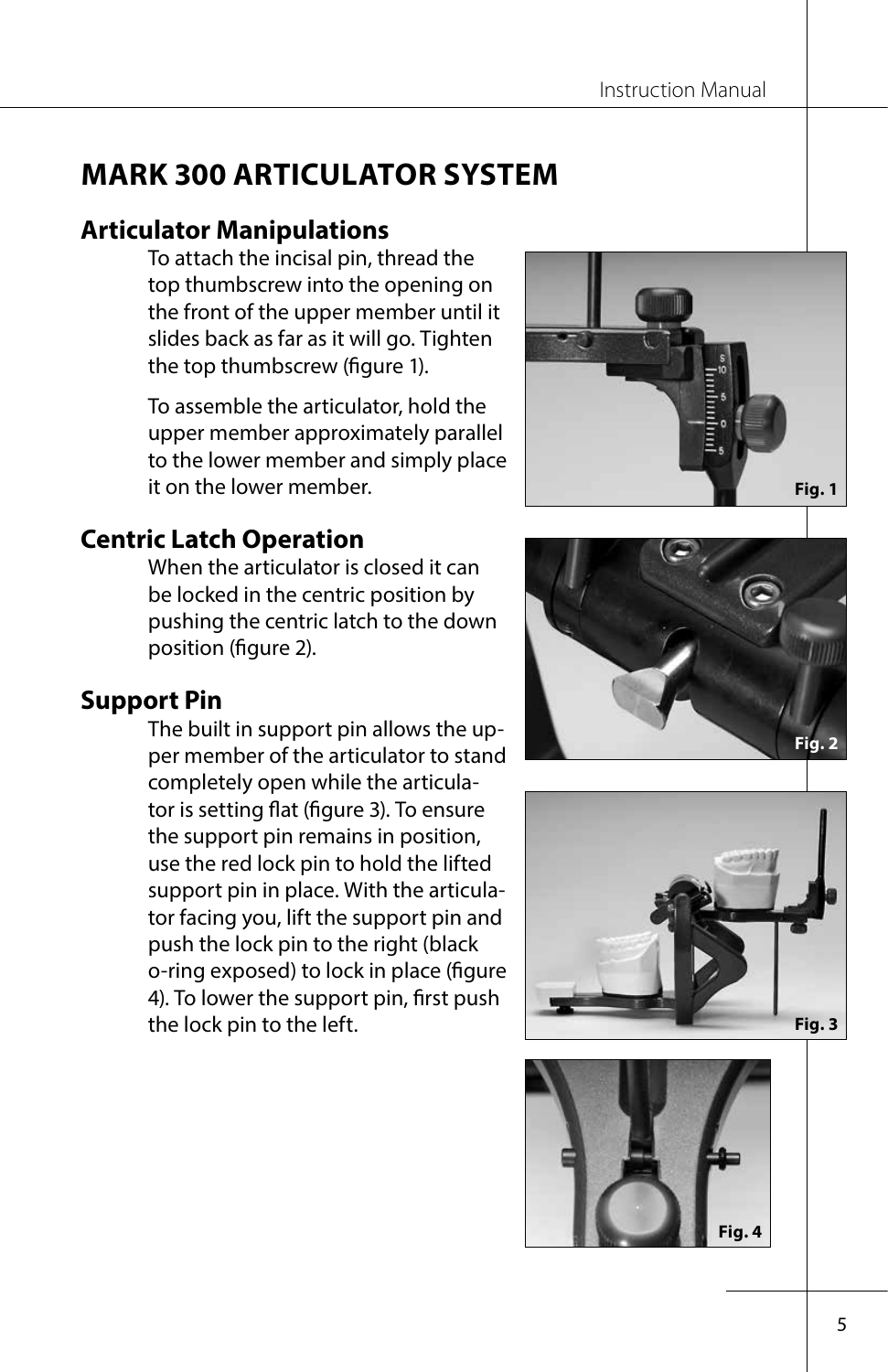### **Articulator Adjustments**



The articulator is a mechanical equivalent of the lower half of the head – a mechanical jaw so to speak. In order to discuss the adjustments of the articulator or specifically the fossa controls, it would be helpful to discuss the condylar paths of movement of the human mandible. In a lateral mandibular movement the condyle on the side toward which the mandible moves is termed the rotating condyle (figure 5). The condyle on the side opposite the side towards which the mandible moves is termed the orbiting condyle.

In a lateral mandibular movement the orbiting condyle moves inward, downward and forward and orbits about the rotating condyle which is simultaneously rotating and moving outward during the lateral mandibular movement.

- Orbiting path the path of movement of the orbiting condyle.
- Rotating path the path of movement of the rotating condyle.
- Protrusive path the path of movement of the condyles in a straight protrusive movement.

The Mark 300 System has been designed for simplicity and efficiency. The different Models allow different levels of adjustment and enable Clinicians to choose based on their needs.

**Model 330** incorporates a complete range of adjustments: Protrusive Condylar Inclination, Immediate Side Shift and Progressive Side Shift.

**Model 320** allows Protrusive adjustment but Progressive Side Shift is fixed at 15˚ thus eliminating any chance of balancing side occlusal contact.

**Model 310** incorporates anatomical averages based on clinical research. Protrusive movement is fixed at 25˚ and Progressive Side Shift is fixed at 15˚. The angles were selected as offering the least amount of interference, based on studies by Dr. Harry Lundeen and Dr. Carl Wirth.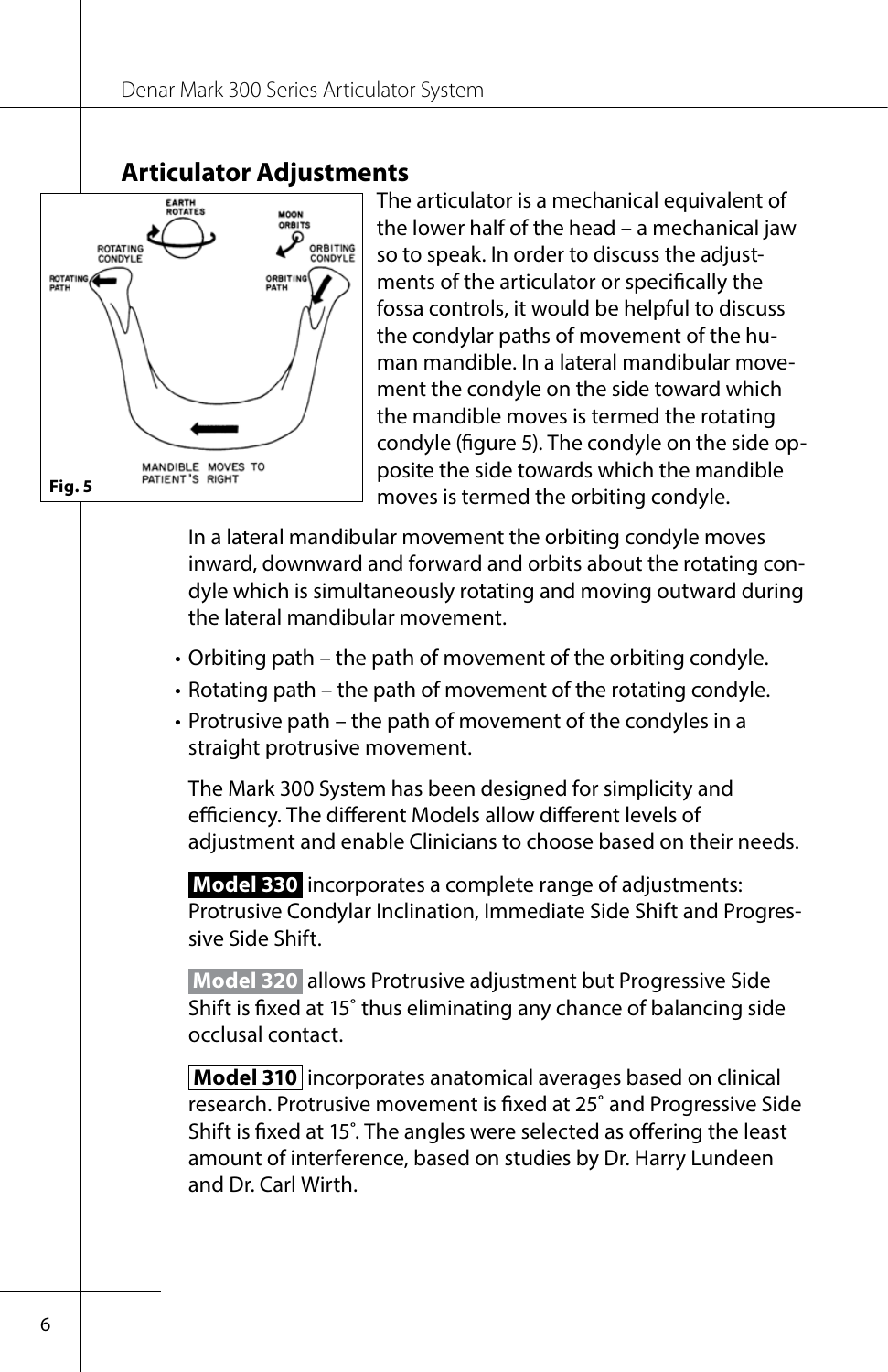### **Protrusive Adjustments**

Protrusive Condylar Inclination: the angle of the fossa in relation to the occlusal plane.

**Model 330 Model 320** The inclination of the protrusive condylar path can be adjusted by loosening the protrusive adjustment thumbscrew. The protrusive condylar path inclination scale is below the protrusive adjustment thumbscrew and is calibrated in increments of 5



degrees (figure 6). The protrusive adjustment range is 0 – 60 degrees.

#### **Immediate Side Shift Adjustment**

Immediate Side Shift: a mandibular side shift in which the orbiting condyle moves essentially straight medially as it leaves centric relation.

**Model 330** The medial fossa wall can be displaced straight medially by means of the immediate side shift adjustment. The scale for the immediate side shift adjustment is lateral to the protrusive adjustment thumbscrew on top of the fossa. The scale is calibrated in 0.5 millimeter increments on the upper scale and 1 millimeter increments on the lower scale. Figure 7a shows an immediate side shift of 0 mm. To set the immediate side shift, loosen the thumbscrew below the scale and align the marks of the lower





scale with either the long mark of the upper scale for shifts of 1 or 2 mm, or with the smaller marks for shifts of 0.5 or 1.5 mm. Figure 7b shows an immediate side shift setting of 1.5 mm. The immediate side shift range is  $0 - 2$  mm.

Once you have set the immediate side shift, tighten down on the thumbscrew. This will hold immediate side shift in place as you use the Bennett lever to adjust progressive side shift.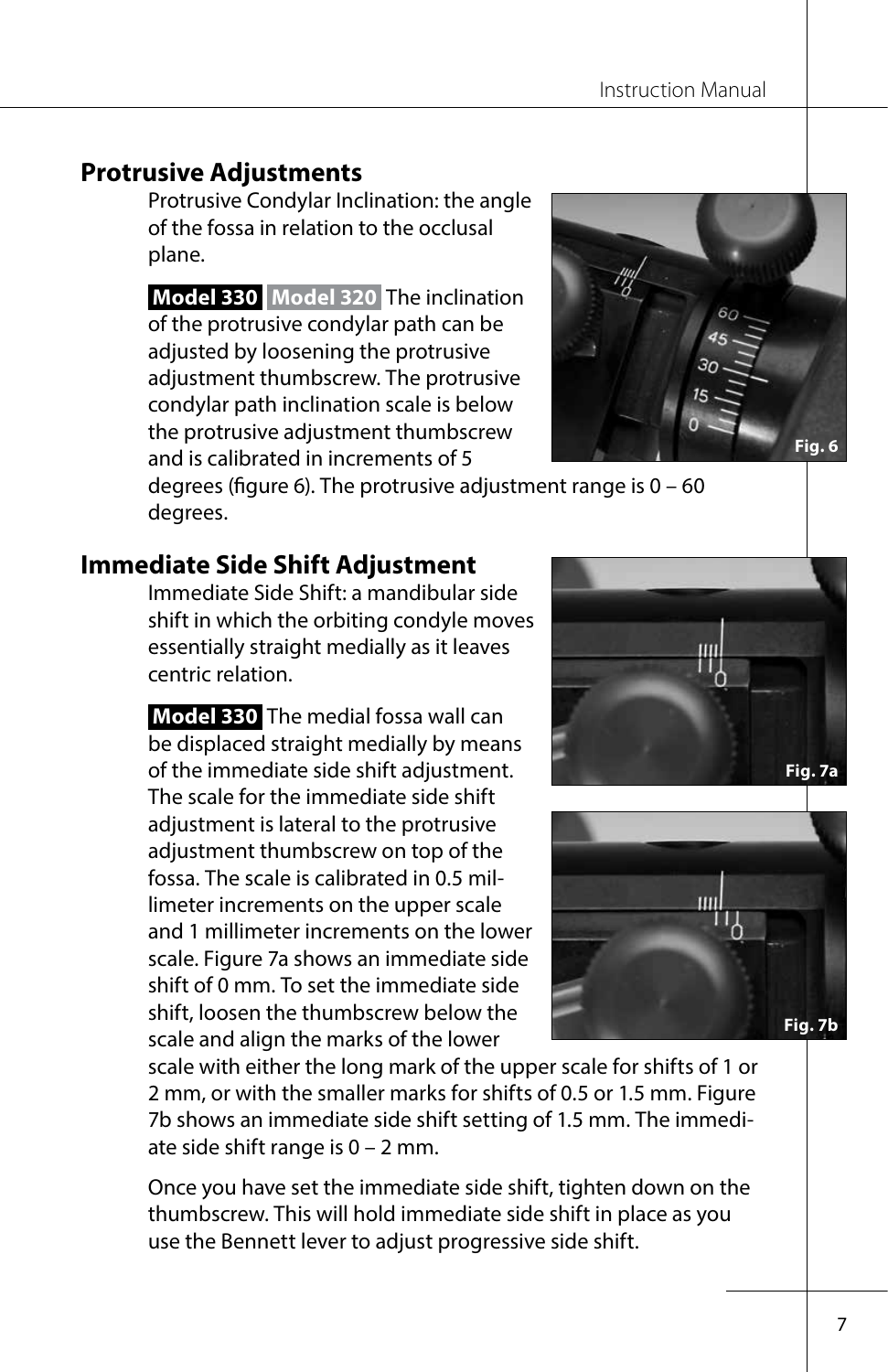### **Progressive Side Shift Adjustment**



Progressive Side Shift: the path the orbiting condyle follows on the medial wall of the fossa as it orbits around the rotating condyle.

**Model 330** The angle of inclination of the medial fossa wall to the sagittal plane can be adjusted by moving the progressive side shift Bennett lever from 0 to 15 degrees. The scale for the progressive side shift adjustment is beside the adjustment thumbscrew and is calibrated in 5 degree increments (figure 8). Once immediate and progressive side shift are set, tighten the

thumbscrew to ensure the settings stay as needed.

# **MOUNTING A CAST ON THE MARK 300 SERIES**

In addition to a facebow recording (figure 9) the only records needed for complete programming of the Mark 300 Series are: a lateral bite record a centric relation bite record

a protrusive bite record





If anterior teeth are to be restored, a customized anterior guidance table is fabricated to precisely copy the desired guidance.

The Slidematic facebow is used to record condylar axis (figure 9).

The upper cast is related to the condylar axis. The index for the facebow fork corrects the position of the cast to relate it to the condylar axis instead of the ear holes. This is an automatic correction (figure 10).

#### **Make sure that mounting plate divots are clean of all dust, dirt or other debris before mounting casts.**

**NOTE:** To enhance accuracy, the mounting plates have been designed so that they do not fit perfectly flat against the articulator member. You may notice a slight gap.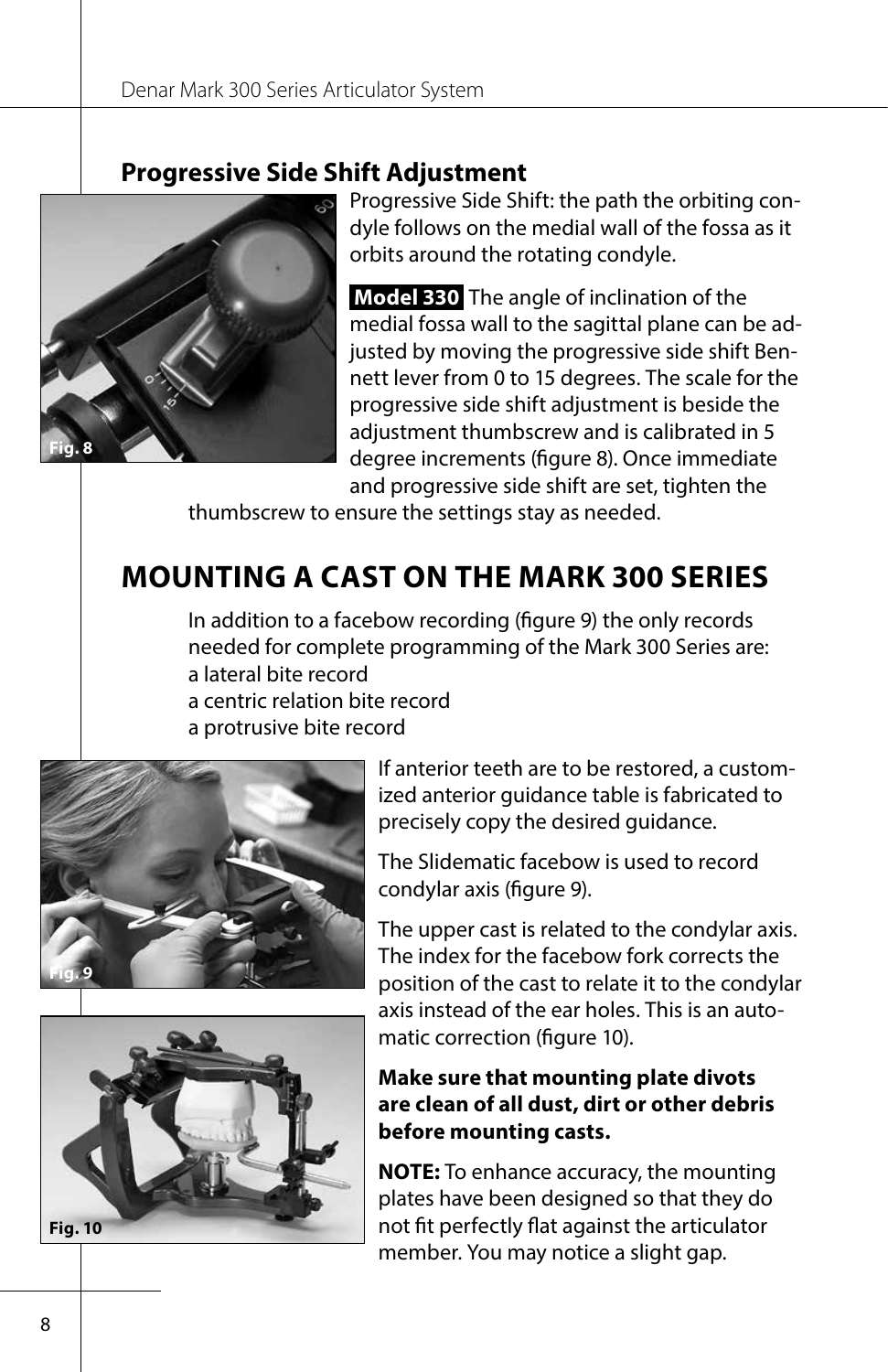A centric relation bite record is made (figure 11).





tion record (figure 12).

The lower cast is related to the upper cast by alignment into the centric rela-

The completed mounting permits closure of the casts to contact in centric relation (figure 13).

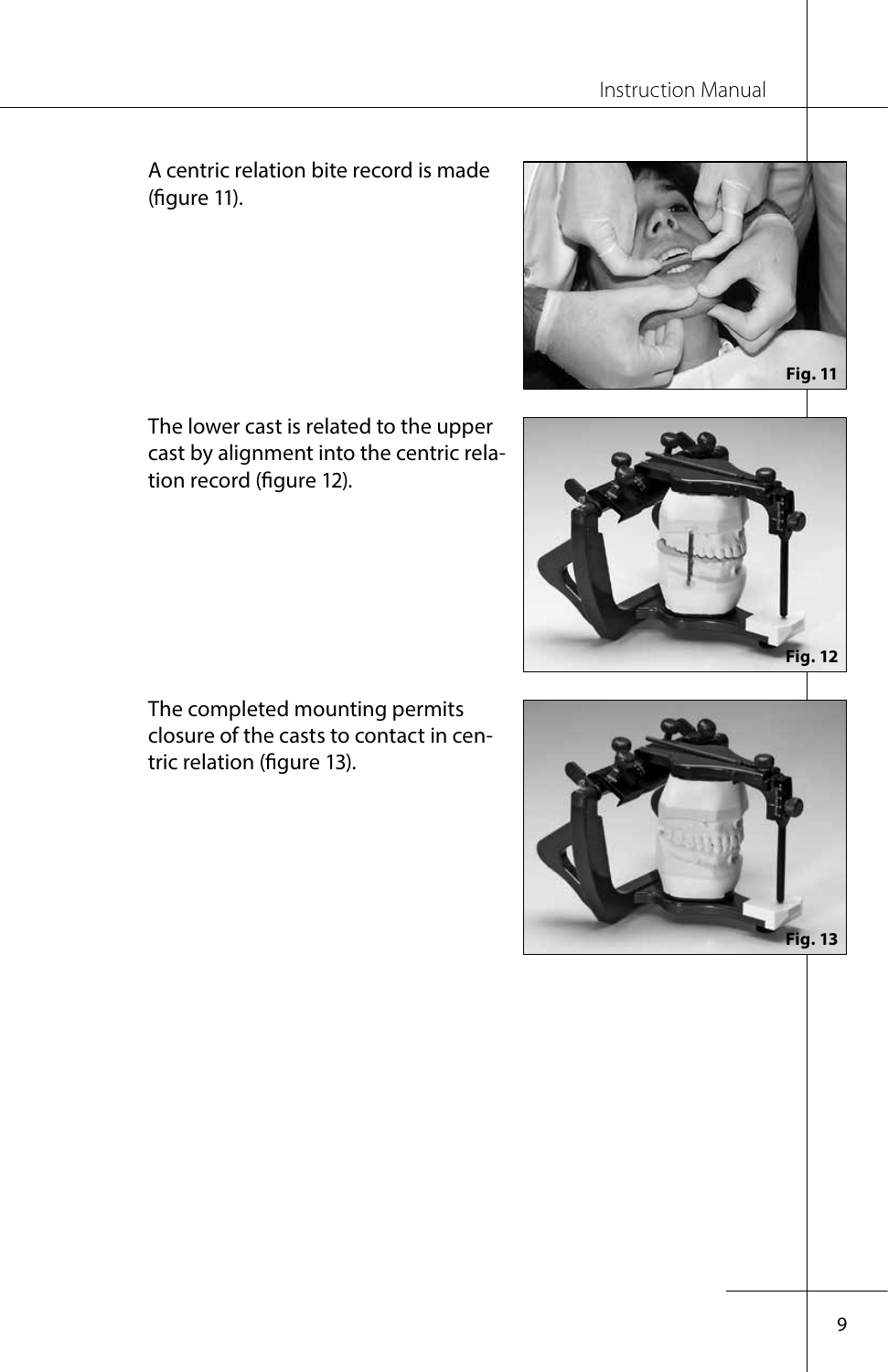# **ACCESSORIES**



### **Denar® Slidematic Facebow**

The time-saving design of this device eliminates the need for transferring the entire facebow to the articulator. It is a fast, easy and accurate means of transferring the proper maxillary relationships. Transfer only the transfer jig assembly to the articulator thus freeing the measuring bow to be used for the next patient.



### **Simplified Occlusal Plane Analyzer**

Designed for analyzing the Curve of Spee and the Curve of Wilson.



### **Universal Occlusal Stand**

Allows you to mount the working casts at Bonwill's Equilateral Triangle. Includes two interchangeable tables – flat and curved. The flat table accepts the Kois index tray.



# **Centri-Check for the Mark 300 Series**

Use in conjunction with centric relation bite records to verify accuracy.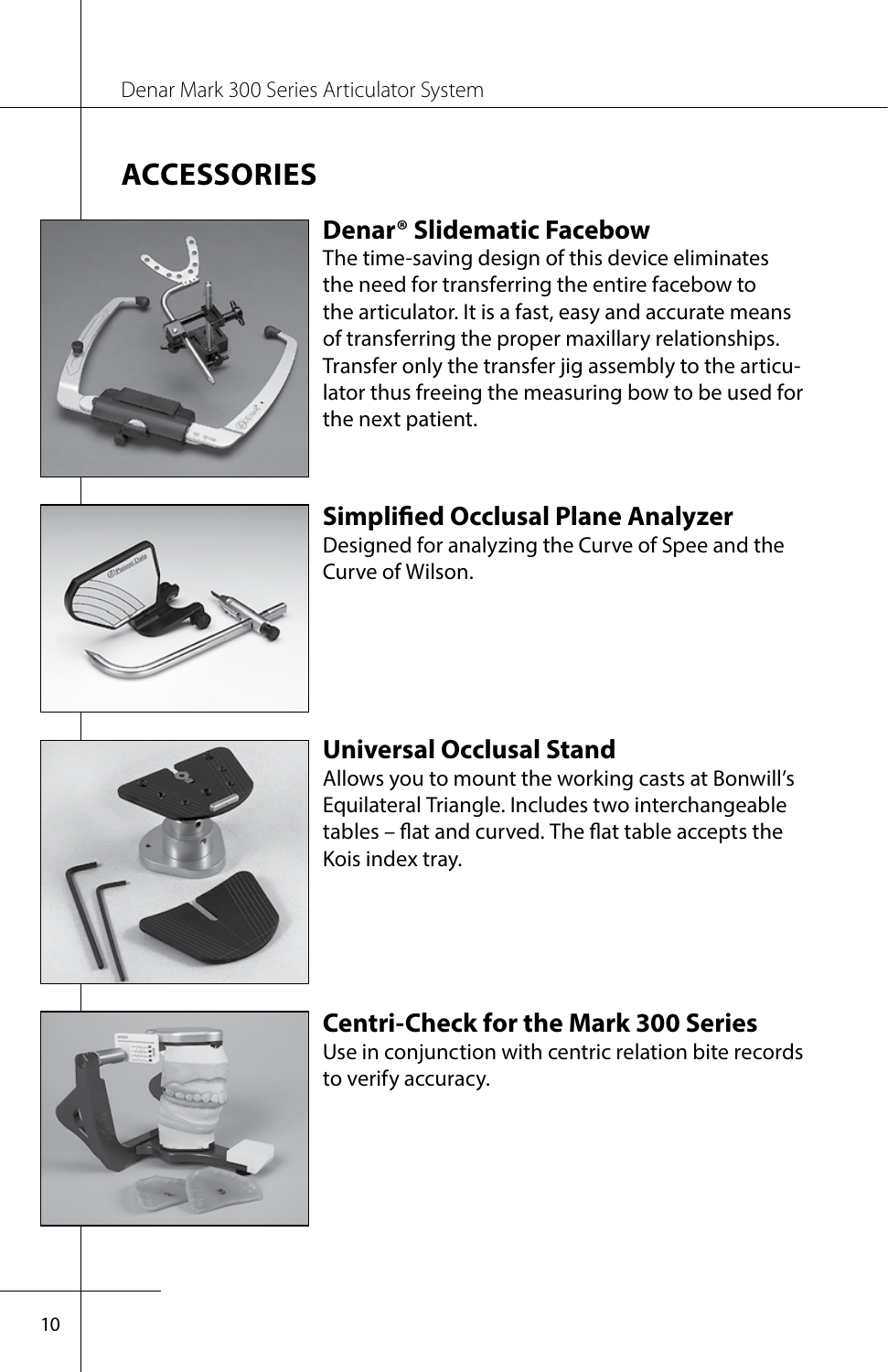# **ACCESSORIES**

### **FlexTrack**

Provides the flexibility of movement in both open and closed condylar tracking. Fits Mark 310 and 320 instruments only.



The adjustable "T" supports the bitefork and maxillary cast when mounting the facebow record on the articulator. Works with both magnetic and traditional plates. Item 003401-000.





# **Mark 300 Magnetic Mounting System**

Provides magnetic retention without adding steps to the process, casts are mounted in one quick step. Compatible with Denar® Mark 300 Series only.

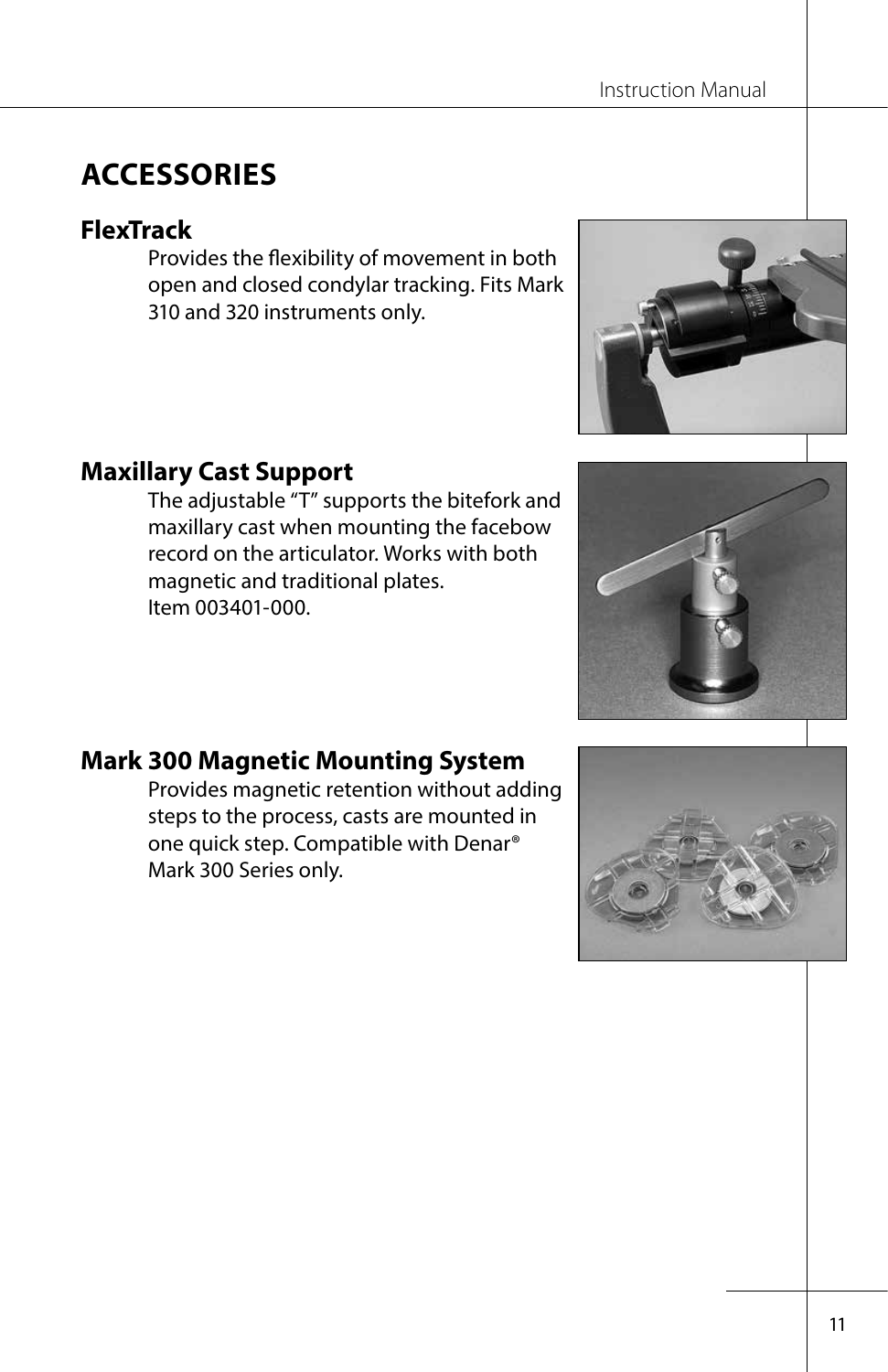# **ACCESSORIES**

### **Denar® Pins and Tables**

All Denar® incisal pins and tables are interchangeable between articulators. Incisal pins can be raised and lowered on an arc, simulating the natural arc of closure. The pins and tables must be used in the combinations listed.

P2T2: Long Centric/Adjustable foot and Custom Platform, step.

P2T3: Long Centric/Adjustable foot and Adjustable table.

P4T4: Short Round with support or Short Round Black with support and Custom Platform, flat. Item #20011386 and #110240.

P6T6: Tapered and Adjustable. Item #20011397 and #110635.

Dawson Fossa Guide Pin and Custom Platform, flat.

Anterior Determiner and Custom Platform, flat.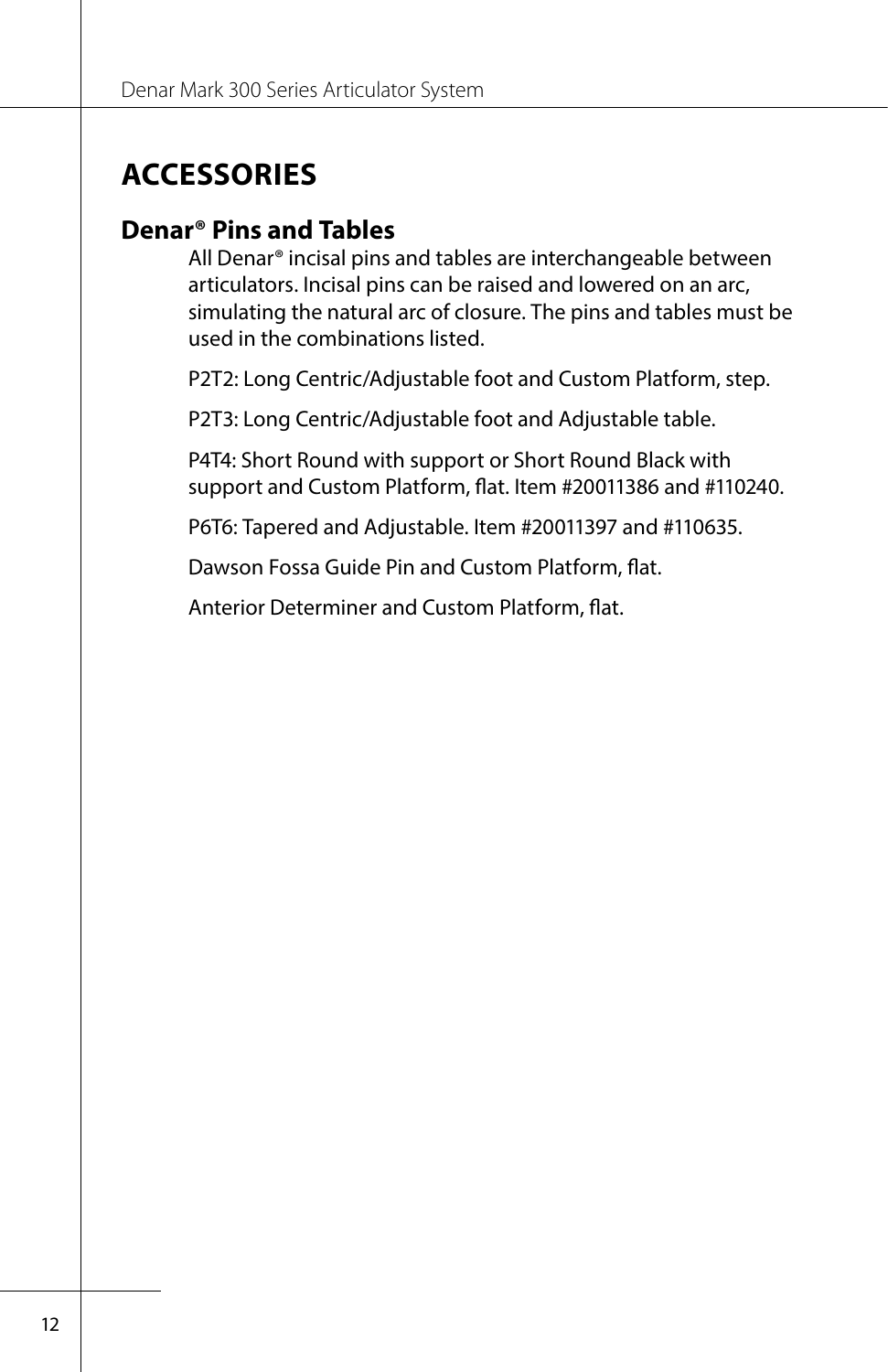# **CALIBRATION PROCEDURES**

All Mark 300 Series articulators are calibrated at the factory. If you would like to have your articulator recalibrated, please call 800-626-5651 for a return authorization number.

# **CARE AND MAINTENANCE**

Your Whip Mix articulator is a precision instrument and requires care and maintenance. Periodic cleaning and lubricating as described below will assure prolonged life and dependable service from the instrument. Failure to follow these instructions will void your warranty.

# **Cleaning**

Use a mild soap and water solution with a very soft brush to dissolve accumulations of wax and to wash away carborundum grit. Then air dry and lubricate. DO NOT use strong detergents, alkalies, gasoline or naphtha as cleaning agents!

### **Storage**

Store the articulator in a clean, dry atmosphere free of plaster and carborundum dust, away from acids, alkalies or corrosive medicaments. **Wait a full day after mounting casts before storing the articulator in a carrying case or corrugated carton.** Moisture dissipation from the stone in an enclosed area causes alkalinity of the stone mixture which can damage the articulator surface.

# **WARRANTY**

Whip Mix Corporation warrants the articulator system to be free from defects in material and/or workmanship for a period of one year. In the event of a defect, please notify the factory in writing prior to returning the instrument. Whip Mix Corporation will, at its option, either repair, replace or issue credit for such defects.

Because Whip Mix Corporation is continually advancing the design and manufacturing method of its products, it reserves the right to improve, modify or discontinue products at any time, or to change specifications or prices without notice and without incurring obligations.